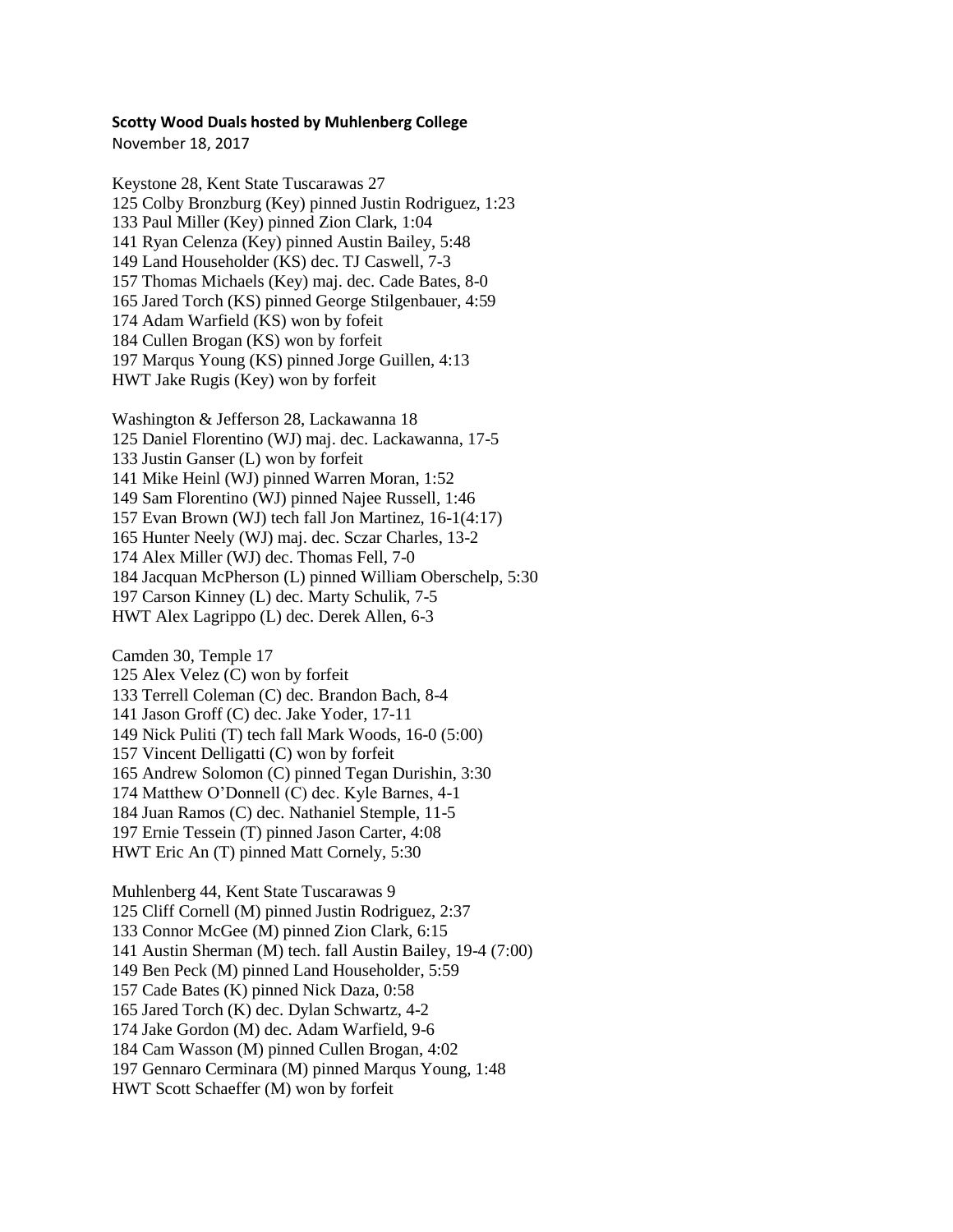Camden 41, Lackawanna 9 Josh Rivera (L) dec. Alex Velez, 9-7 Terrell Coleman (C ) pinned Justin Ganser, 0:40 141 Jason Groff (C ) pinned Brett Toth, 5:35 Mark Woods (C ) dec. Taquee Williams, 8-5 Vincent Delligatti (C ) pinned Jon Martinez, 0:59 Andrew Solomon (C ) pinned Sczar Charles, 0:46 Matthew O'Donnell (C ) tech. fall Dylan Schock, 16-0 (3:17) Juan Ramos (C ) dec. Jacquan McPherson, 10-4 Jason Carter (C ) pinned Carson Kinney, 2:55 HWT Harry Lowber (L) dec. Mark Gillis, 6-4

Washington & Jefferson 31, Temple 18 Daniel Florentino (W&J) won by forfeit Brandon Bach (T) won by forfeit 141 Mike Heinl (W&J) pinned Jake Yoder, 0:50 149 Nick Puliti (T) pinned Sam Florentino, 6:46 Josh Armstrong (W&J) won by forfeit 165 Hunter Neely (W&J) maj. dec. Tegan Durishin, 11-3 Kyle Barnes (T) dec. Alex Miller, 5-2 William Oberschelp (W&J) dec. Nathaniel Stemple, 6-1 Ernie Tessein (T) dec. Marty Schulik, 4-0 HWT Derek Allen (W&J) pinned Eric An, 6:34

Muhlenberg 39, Keystone 18 Colby Bronzburg (K) pinned Cliff Cornell, 0:59 Paul Miller (K) pinned Connor McGee, 0:15 Austin Sherman (M) dec. Tahron Sheffield, 8-2 TJ Caswell (K) won by medical forfeit Michael Dougan (M) over Thomas Michaels by disqualification Dylan Schwartz (M) pinned George Stilgenbauer, 5:16 Jake Gordon (M) won by forfeit Mike Cannon (M) won by forfeit Gennaro Cerminara (M) won by forfeit HWT Scott Schaeffer (M) pinned Jake Rugis, 3:37

Temple 32, Lackawanna 21 Josh Rivera (L) won by forfeit Brandon Bach (T) tech. fall Yahnzy Ortiz, 18-0 (3:00) Brett Toth (L) dec. Jake Yoder, 5-4 Nick Puliti (T) pinned Najee Russell, 1:18 157 Jon Martinez (L) won by forfeit Tegan Durishin (T) dec. Sczar Charles, 10-8 Kyle Barnes (T) pinned Dylan Schock, 6:27 Alec Cohen (T) pinned Thomas Fell, 1:48 Ernie Tessein (T) won by forfeit HWT Alex Lagrippo (L) pinned Scott Betts, 2:51

Camden 22, Washington & Jefferson 21 Daniel Florentino (W&J) maj. dec. Alex Velez, 13-4 Terrell Coleman (C ) won by forfeit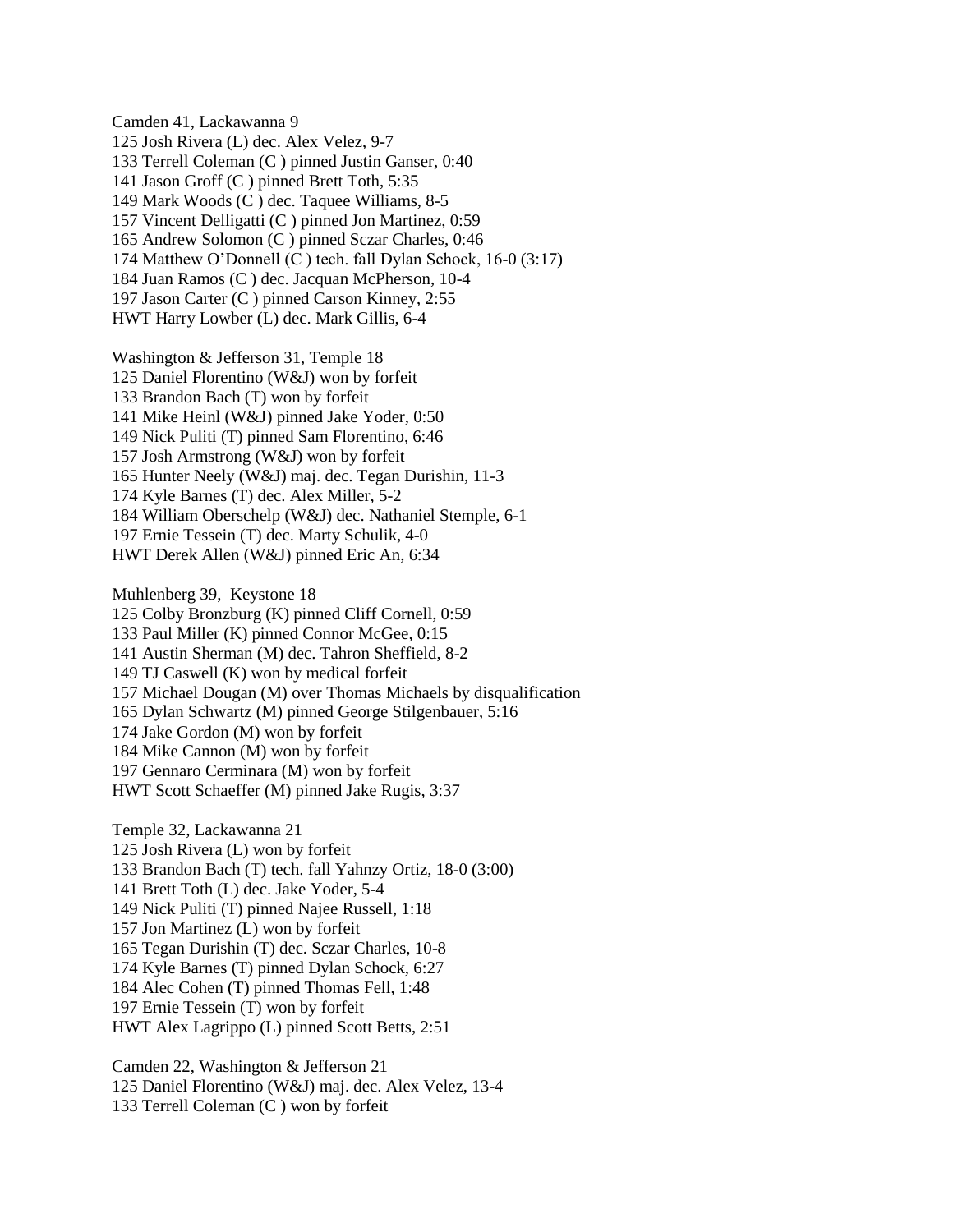Mike Heinl (W&J) pinned Jason Groff, 1:09 Sam Florentino (W&J) pinned Mark Woods, 2:45 Hunter Neely (W&J) tech. fall Vincent Delligatti, 22-7 (6:39) Andrew Solomon (C ) dec. Josh Armstrong, 5-0 Matthew O'Donnell (C ) dec. Alex Miller, 4-2 Jason Carter (C ) dec. William Oberschelp, 4-3 Cameron DiGiovannangelo (C ) dec. Robert Craig, 10-5 HWT Matt Cornely (C ) maj. dec. Derek Allen, 10-2

Kent State Tuscarawas 39, Lackawanna 10 125 Josh Rivera (L) maj. dec. Justin Rodriguez, 15-6 133 Zion Clark (K) dec. Yahnzy Ortiz, 6-4 141 Austin Bailey (K) pinned Brett Toth, 3:23 149 Land Householder (K) tech. fall Najee Russell, 16-0 (3:47) 157 Cade Bates (K) pinned Jon Martinez, 1:02 Jared Torch (K) maj. dec. Sczar Charles, 15-2 Adam Warfield (K) pinned Dylan Schock, 2:27 Cullen Brogan (K) pinned Thomas Fell, 2:12 Marqus Young (K) dec. Harry Lowber, 13-6 HWT Carson Kinney (L) won by forfeit

Muhlenberg 26, Washington & Jefferson 21 Daniel Florentino (W&J) pinned Cliff Cornell, 2:04 133 Connor McGee (M) won by forfeit 141 Mike Heinl (W&J) maj. dec. Josh Hickey, 17-3 Sam Florentino (W&J) dec. Austin Sherman, 12-6 Hunter Neely (W&J) tech. fall Michael Dougan, 20-5 (4:16) Dylan Schwartz (M) tech. fall Josh Armstrong, 23-8 (7:00) Jimmy Fratantoni (M) tech. fall Alex Miller, 15-0 (5:51) Jake Gordon (M) maj. dec. William Oberschelp, 18-9 Gennaro Cerminara (M) pinned Marty Schulik, 2:17 HWT Scott Schaeffer (M) maj. dec. Derek Allen, 11-3

Camden 35, Keystone 15 Colby Bronzburg (K) pinned Alex Velez, 2:36 Paul Miller (K) won by forfeit Jason Groff (C ) dec. Ryan Celenza, 12-7 TJ Caswell (K) dec. Mark Woods, 3-0 Vincent Delligatti (C ) pinned Thomas Michaels, 3:15 Dominic DeMarco (C) pinned George Stilgenbauer, 0:26 Matthew O'Donnell (C ) won by forfeit Juan Ramos (C ) won by forfeit Jason Carter (C ) won by forfeit HWT Mark Gillis (C ) dec. Jake Rugis, 14-8 USt -1 Camden